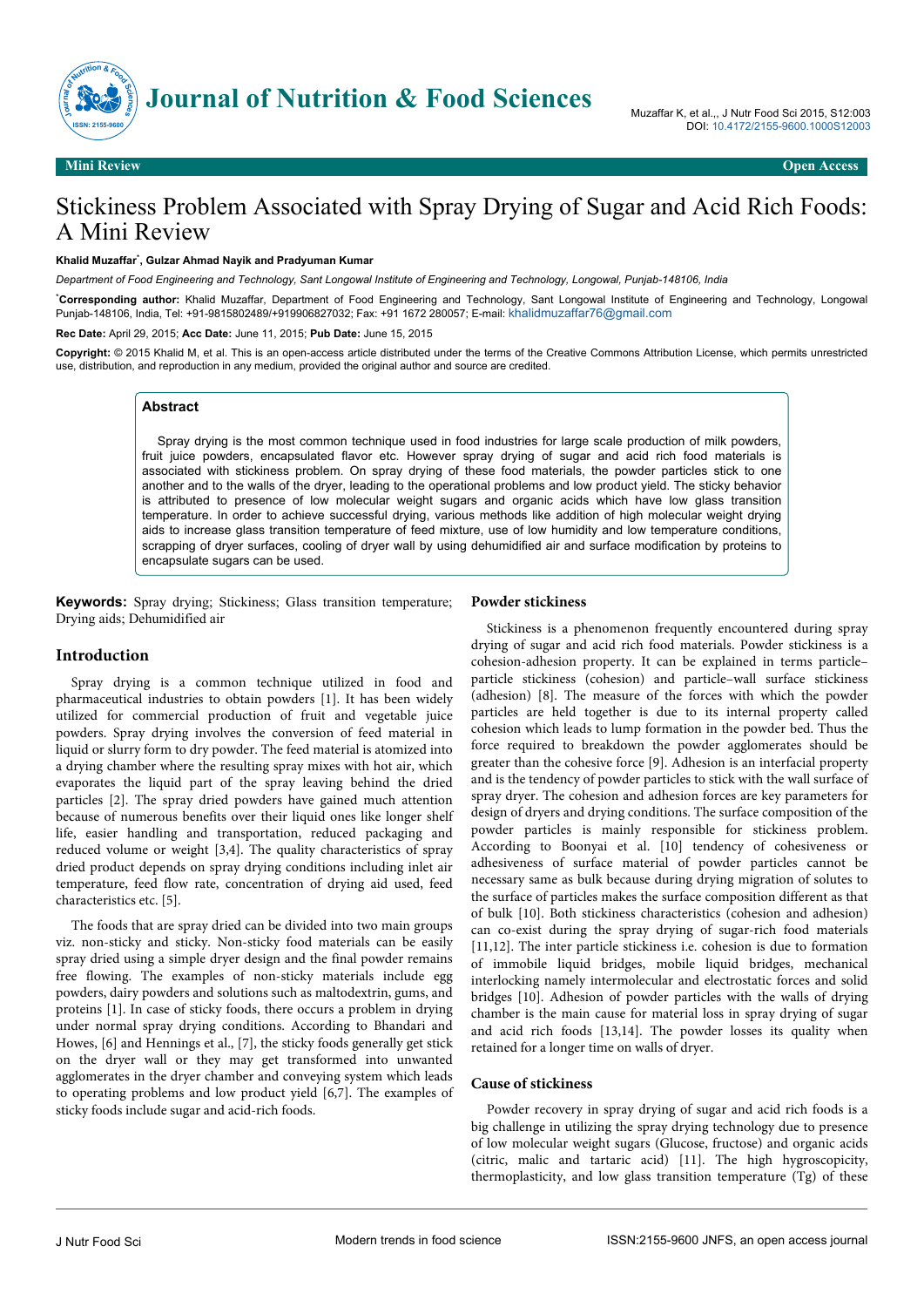low-molecular-weight substances contribute to the stickiness problem. At a spray drying temperature higher than  $Tg + 20^{\circ}C$ , these components tend to form soft particle with a sticky surface, leading to powder stickiness and finally forming a paste-like structure instead of a powder [15]. The molecular mobility of such molecules is high because of their low glass transition temperature (Tg) and thus leads to stickiness problem at temperatures normally prevailing in spray dryers [14,16]. Glass transition temperature is the main characteristic transformation temperature of the amorphous phase. The glass transition event occurs when a hard, solid, amorphous sugar undergoes a transformation to a soft, rubbery, liquid phase [3]. In surface energy terms, a solid glass will have low surface energy and will not stick to any other low energy solid surfaces. Due to the transition from glassy to rubbery (or liquid) state, the surface energy of the material increases and the molecules start interacting with the solid surface. In a food drying operation, the product is in a liquid or rubbery state and due to the removal of plasticizer (water) the liquid/ rubbery food is converted to the glassy state. If the food material does not go through the transition due to a higher drying temperature than the glass transition temperature, the product will remain in a high energy sticky state. If this food comes in contact with a high energy solid surface it will stick or cling to it [6].

# **Control of stickiness**

To minimize the stickiness problem material science and process based approaches are in place. The material science based approach includes addition of high molecular weight drying aids to the feed solution thereby increasing the glass transition temperature while the process based approach includes mechanical scraping of the chamber wall, use of cold air at the bottom etc. [17].

# **Material science based approach**

This method includes the addition of high molecular weight additives to the feed material before atomizing it so as to increase its glass transition temperature [18]. The most commonly used addictives/drying aids used in spray drying include maltodextrins, gum arabic and starch due to their high solubility and less viscosity [19]. Due to its emulsifying property because of protein content, gum Arabic is more effective than maltodextrin [20,21]. Using gum Arabicmaltodextrin blend has proved to be more effective in spray drying [22]. These carriers not only overcome the stickiness problem and reduce powder hygroscopicity but also protect sensitive components of food material including phenolics, vitamins and caroteinoids [23].

# **Process based approach**

Low humidity and low temperature conditions: Spray drying process involving the use of low humidity-low temperature air can be used to reduce the stickiness problem during spray drying [24]. The low drying temperature means that product will not be plastic. Drying rates in this process are slow because of low temperature. Therefore the height of the drying chamber has to be increased to provide enough time for complete drying. However this process has not been utilized commercially.

Introduction of cold air: Introduction of cold air towards the end of drying process especially at the lower end of the drier chamber can result in the formation of a solid particulate surface and considerably reduces the stickiness of the powder particles [25]. However introduction of high amount of cold air causes an increase in relative Page 2 of 3

humidity of the air that can increase the surface moisture of powder particles and thus decreases the glass transition temperature of the resulting powder and hence increases the chances of stickiness.

Cooling of walls of dryer chamber: The cooling of walls of dryer chamber minimizes the thermoplastic particles from sticking because the wall will be enough cold to cool and solidify the outer surface of the thermoplastic materials coming in contact with it [11]. This method was found satisfactory in improving the drying process but not 100% because cooling of chamber wall will also cool the surrounding air and increases the relative humidity of the air close to the wall surface.

Scrapping of chamber wall: An intermittent sweeping of the chamber wall with dehumidified cold air can remove loosely sticked particles on the chamber wall. This method can be useful for relatively less thermoplastic sugar such as lactose or sucrose. An experimental spray drier with a chamber wall scraper specifically to dry tomato juice was developed by Karatas [25].

Drier design: The conical form of spray drier is most suitable for thermoplastic product. According to Masters spray dryer with cocurrent regime is suitable for sticky products [14].

Process based approaches are economically non-viable because at lower outlet air temperature as stickiness can be prevented but production of powder becomes non-viable. The material science approach also has limitations as addition of a large amount of drying aid (40 to 60% maltodextrin w/w) was required to convert sucrose solution into powder form [26] and 35% to 45% (w/w) of maltodextrin was required for production of blackcurrant, apricot and raspberry juice powders [27]. More than 60% of maltodextrin was needed for production of orange juice powder [4]. Addition of such large amount of drying aid alters the resultant powder quality and risks consumer disapproval surface modification with proteins, taking into consideration both the film forming and the surface activity of protein is a novel way to minimize the stickiness problem during spray drying [28]. Proteins such as whey, casein, and soy protein are used to minimize the stickiness problem by modifying the surface properties of the atomized droplets and particles Because of the surface active and film forming property, protein migrates to the air water interface of atomized feed droplets, forming a protein film upon drying which overcomes the stickiness of sugar protein solutions. This film is converted into a glassy skin with high glass transition temperature when subjected into hot and dry air. The resultant skin is capable of overcoming the coalescence of droplets as well as sticky interactions of the particles at the drying chamber of the spray-dryer [29-31].

# **Conclusion**

It may be concluded that spray drying of sugar and acid rich food materials is difficult due to the presence of inherent low molecular weight sugars and organic acids, having low glass transition temperature. Addition of high molecular weight drying aids, process based approaches like use of low humidity and low temperature conditions, cooling of dryer chamber wall and surface modification by proteins are the possible ways to solve the stickiness problem and hence to increase the product recovery.

# **References**

1. [Tan LW, Ibrahim MN, Kamil R, Taip FS \(2011\) Empirical modeling for](http://www.sciencedirect.com/science/article/pii/S2211601X11001052) [spray drying process of sticky and non-sticky products The 11th](http://www.sciencedirect.com/science/article/pii/S2211601X11001052)